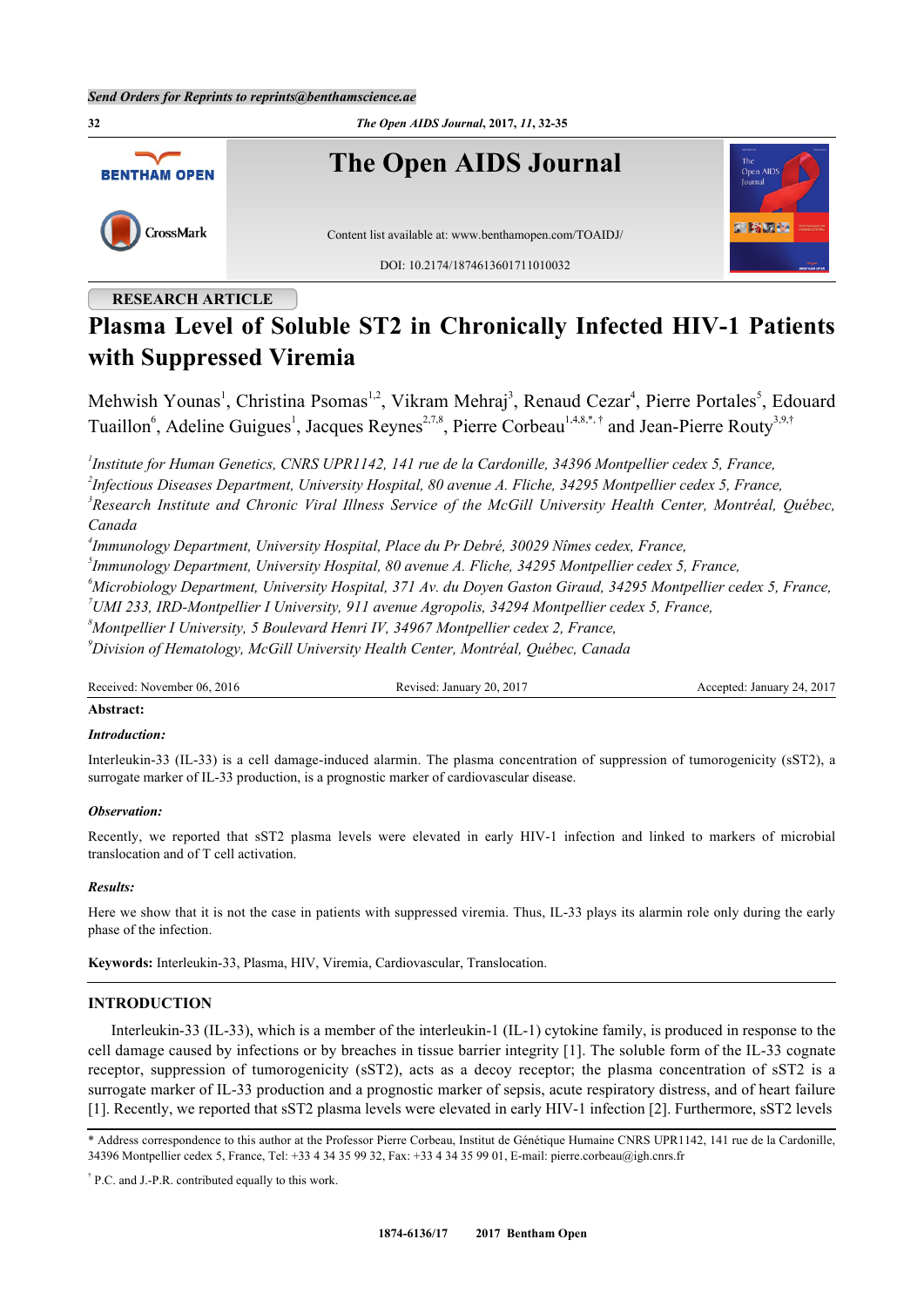correlated with the levels of intestinal-type fatty acid-binding protein (I-FABP), a marker of epithelial gut damage. We also found a correlation between plasma sST2 concentrations and the following markers of immune activation: CD8+ T-cell count, percentage of HLA-DR+CD38+CD4+ T-cells, percentage of HLA-DR+CD38+CD8+ T-cells, percentage of PD-1 CD4+ T-cells, soluble CD14 (sCD14), soluble CD40L, interferon-γ, and plasma indoleamine-2,3-dioxygenase activity. In the recent ACTIVIH study, we analyzed 68 markers of residual immune activation in 120 aviremic, HIV-1 infected adults treated with antiretroviral therapy [\[3](#page-3-2)]. We decided to measure this cohort's plasma sST2 concentrations.

## **METHODOLOGY**

sST2 concentrations were determined by ELISA (Quantikine ELISA kit, R&D Systems) in stored, frozen plasma. sST2 concentrations were compared using unpaired two-tailed t test.

#### **Findings**

The 120 virologic responders we analyzed were mostly male (82%) and Caucasians (95%). Their duration of viral suppression (mean  $\pm$  SD) was 102  $\pm$  47 months, for a duration of infection of 17.2  $\pm$  7.4 years. Their current and pretherapeutic CD4 counts were  $688 \pm 326$  and  $192 \pm 108$  cells/ $\mu$ L, respectively. Almost all of them were infected by cytomegalovirus (91%) and Epstein-Barr virus (98%), and only 5% by Hepatitis C virus. Consistent with our previous findings [[2](#page-3-1)] and with those of Secemsky et al. [[4](#page-3-3)], we found no difference in plasma sST2 concentrations between effectively-treated HIV-1-infected adults and age- and sex-matched healthy controls (Fig. **[1a](#page-1-0)**). Although the concentration of sST2 was higher in untreated patients, this difference was not statistically significant (10.7  $\pm$  1.0 and  $9.7 \pm 0.3$  ng/mL, respectively,  $p = 0.42$ ). sST2 plasma levels were not linked to the duration of viral suppression (Pearson  $r < 0.01$ ,  $p = 0.93$ ).

We subsequently looked for a link between plasma sST2 concentration and markers of causes of immune activation. Residual viremia, coinfections, microbial translocation, immune senescence and Treg deficiency have been identified as potential drivers of persistent immune activation in virologic responders [[5](#page-3-4)]. We failed to find a correlation between plasma sST2 levels and i) residual viremia below 50 copies/mL or with frequency; ii) markers of senescence on CD4+ or CD8+ T-cells (CD27, CD28 and CD57) or on NK cells (CD57); iii) cytomegalovirus, Epstein-Barr virus, hepatitis A virus, hepatitis B virus, and/or hepatitis C virus coinfections; iv) the plasma concentrations of bacterial DNA, I-FABP or lipopolysaccharide-binding protein or v) the percentage of Treg cells. Furthermore, there was no correlation between plasma sST2 concentration and smoking tobacco.

We also looked for correlations between plasma sST2 levels and the phenotype of the immune activation observed in these patients. In the ACTIVIH study, a double hierarchical clustering of the 68 markers of immune activation and of the 120 patients resulted in the identification of 5 patient groups presenting with very different immune activation profiles [\[3](#page-3-2)]. This means that patients belonging to the same profile have common marks of immune activation as determined by the 68 markers we used. Looking for differences in sST2 levels among these immune activation profiles, we observed that patients with profiles 2, 3, and 4 tended to have higher sST2 concentrations than the group consisting of participants with profiles 1 or 5 (9.5  $\pm$  0.4 and 8.5  $\pm$  0.5 ng/mL, respectively,  $p = 0.11$ ; Fig. [1b](#page-1-0)). Of note, immune activation profile 2, which we previously showed to be strongly linked to an atherothrombosis-associated metabolic syndrome [\[3](#page-3-2)], correlated with a high sST2 concentration, which is prognostic of cardiovascular disease [[6\]](#page-3-5). In line with our previous observation of a link between sST2 concentration and CD8+ T-cell count in early HIV-1 infection [\[2](#page-3-1)], we found here that chronically infected patients with immune activation profiles 2, 3 and 4 presented with higher CD8+ Tcell counts than patients with immune activation profiles 1 and 5 ( $p = 0.02$ ; Fig. [1c](#page-1-0)).

<span id="page-1-0"></span>We also looked for correlations between plasma sST2 levels and each of the 68 activation markers. No correlation was observed between plasma sST2 levels and i) CD4+ or CD8+ T-cell differentiation (naïve/central memory/effector memory), CD4+ T-cell activation (HLA-DR and/or CD38), CD4+ or CD8+ T-cell exhaustion (PD-1); ii) NK cell activation (HLA-DR and/or CD69) or dysfunction (loss of CD56 expression); iii) B cell activation (IgG, IgA, and IgM plasma levels); iv) monocyte activation (sCD14, sCD163); v) neutrophil activation (CD64, PD-L1, loss of CD62L expression); vi) inflammation (CRP, soluble TNF receptor I); vii) endothelial cell activation (tissue plasminogen activator, soluble endothelial protein C receptor and thrombomodulin); and viii) fibrinolysis (D-dimer). However, we found a link between sST2 levels and the number of CD8+ T-cells expressing the activation marker HLA-DR (Pearson  $r = 0.19$ ,  $p = 0.03$ ; Fig. [1d](#page-1-0)). This is illustrated in Fig. ([1e](#page-1-0)) by the difference in HLA-DR+CD8+ T cell count in two patients presenting with sST2 plasma levels of 15.7 and 1.0 ng/mL, respectively.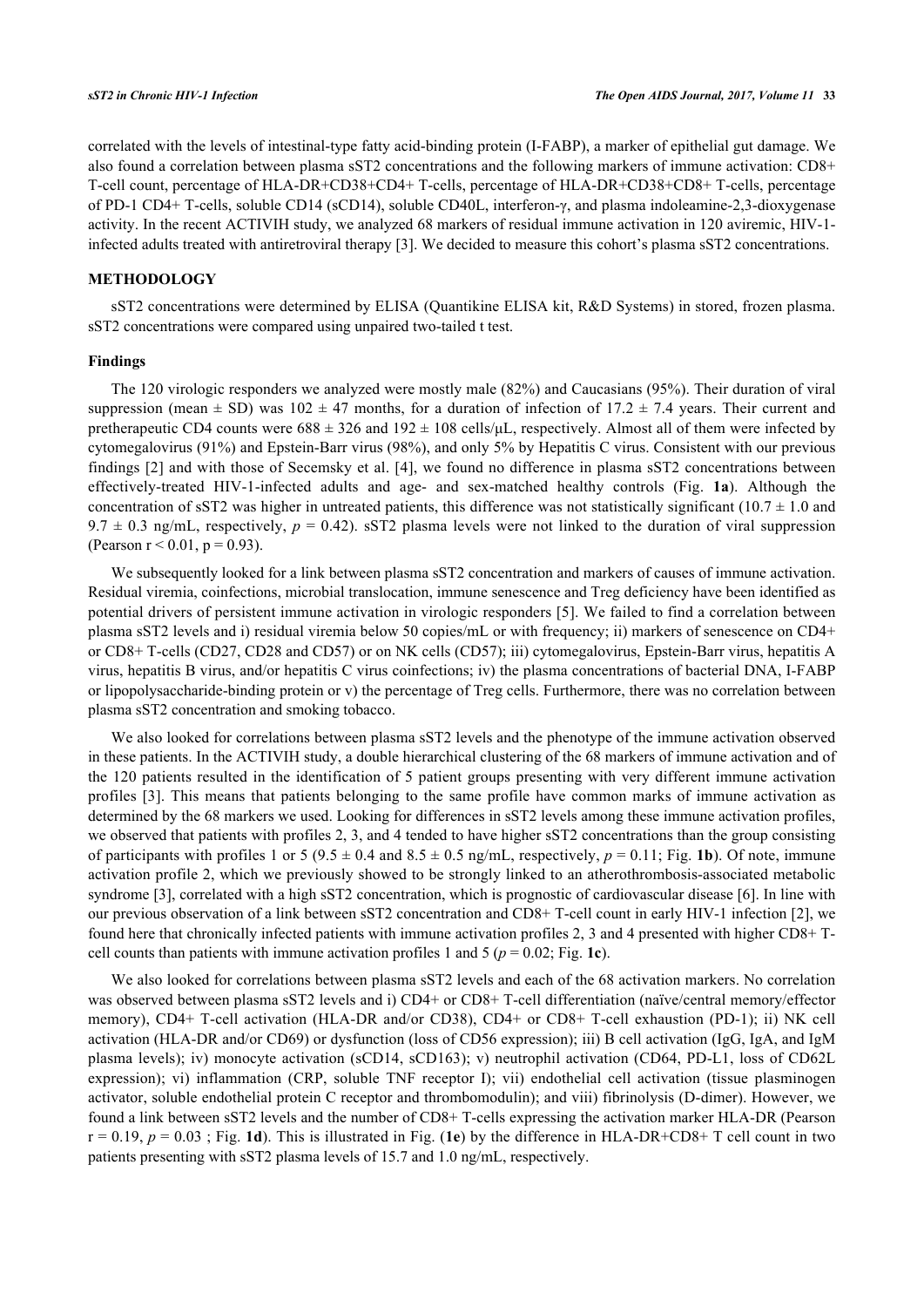

**Fig. (1). Plasma sST2 concentrations during chronic HIV-1 infection.** (a) Plasma sST2 concentrations in uninfected controls, and in treated or untreated, chronically infected adults. (b) Plasma sST2 concentrations in chronically infected adults with various immune activation profiles. (c) CD8+ T-cell count of patients presenting with various immune activation profiles. (d) Correlation between plasma sST2 concentration and the number of circulating CD8+ T-cells expressing CD38. (e) HLA-DR expression on CD8+ T cells from patients with sST2 levels of 15.7 (upper plot) and 2.7 (lower plot) ng/mL.